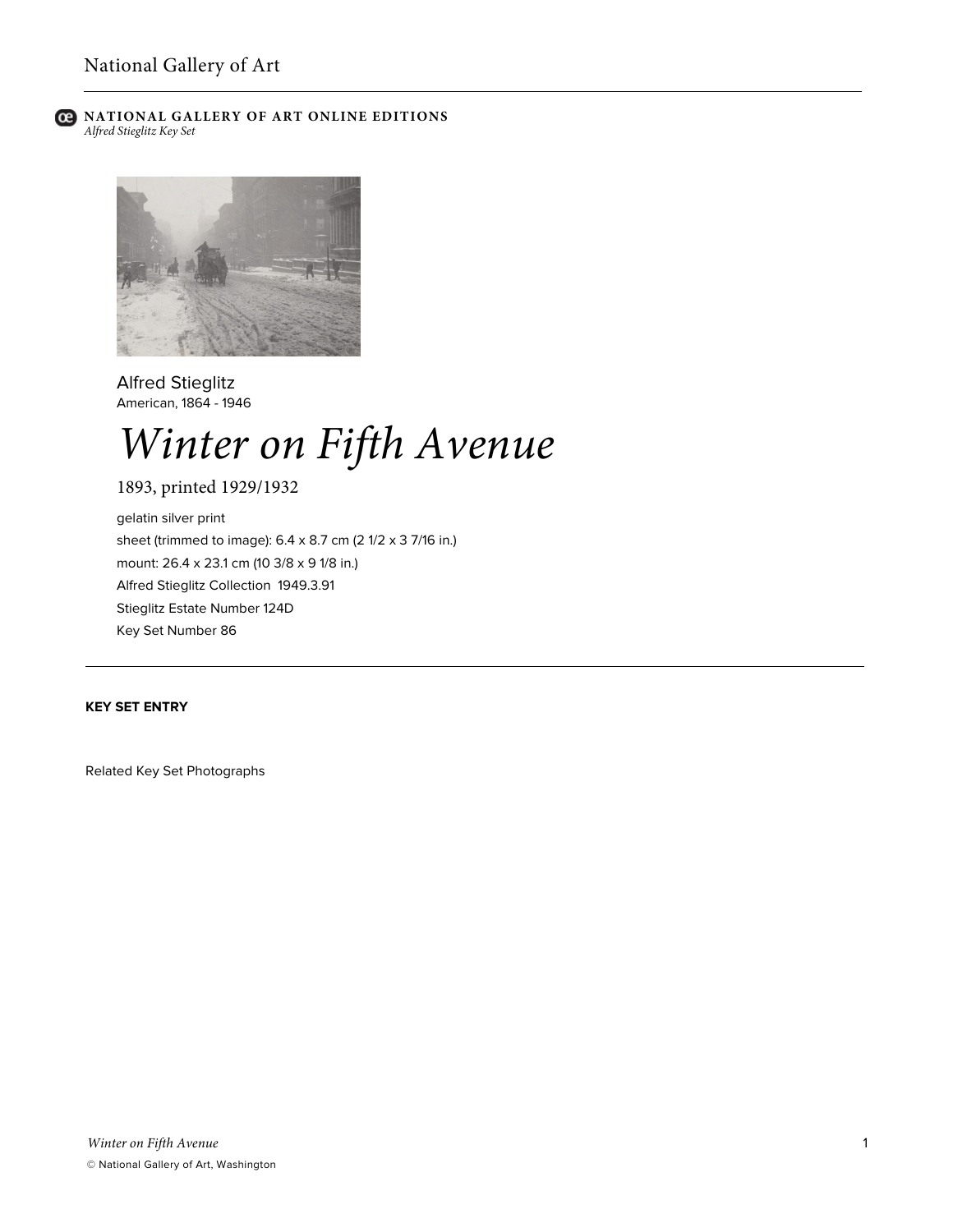#### **C** NATIONAL GALLERY OF ART ONLINE EDITIONS *Alfred Stieglitz Key Set*



Alfred Stieglitz *Winter, Fifth Avenue* 1893, printed 1894 carbon print Key Set Number 82 same negative



Alfred Stieglitz *Winter, Fifth Avenue* 1893, printed 1897 photogravure Key Set Number 83 same negative



Alfred Stieglitz *Winter—Fifth Avenue* 1893, printed 1897 or later carbon print Key Set Number 84 same negative



Alfred Stieglitz (editor/publisher) after Various Artists Alfred Stieglitz *Winter—Fifth Avenue* 1893, printed 1905 photogravure Key Set Number 85 same negative



Alfred Stieglitz *Winter on Fifth Avenue* 1893, printed 1929/1932 gelatin silver print Key Set Number 87 same negative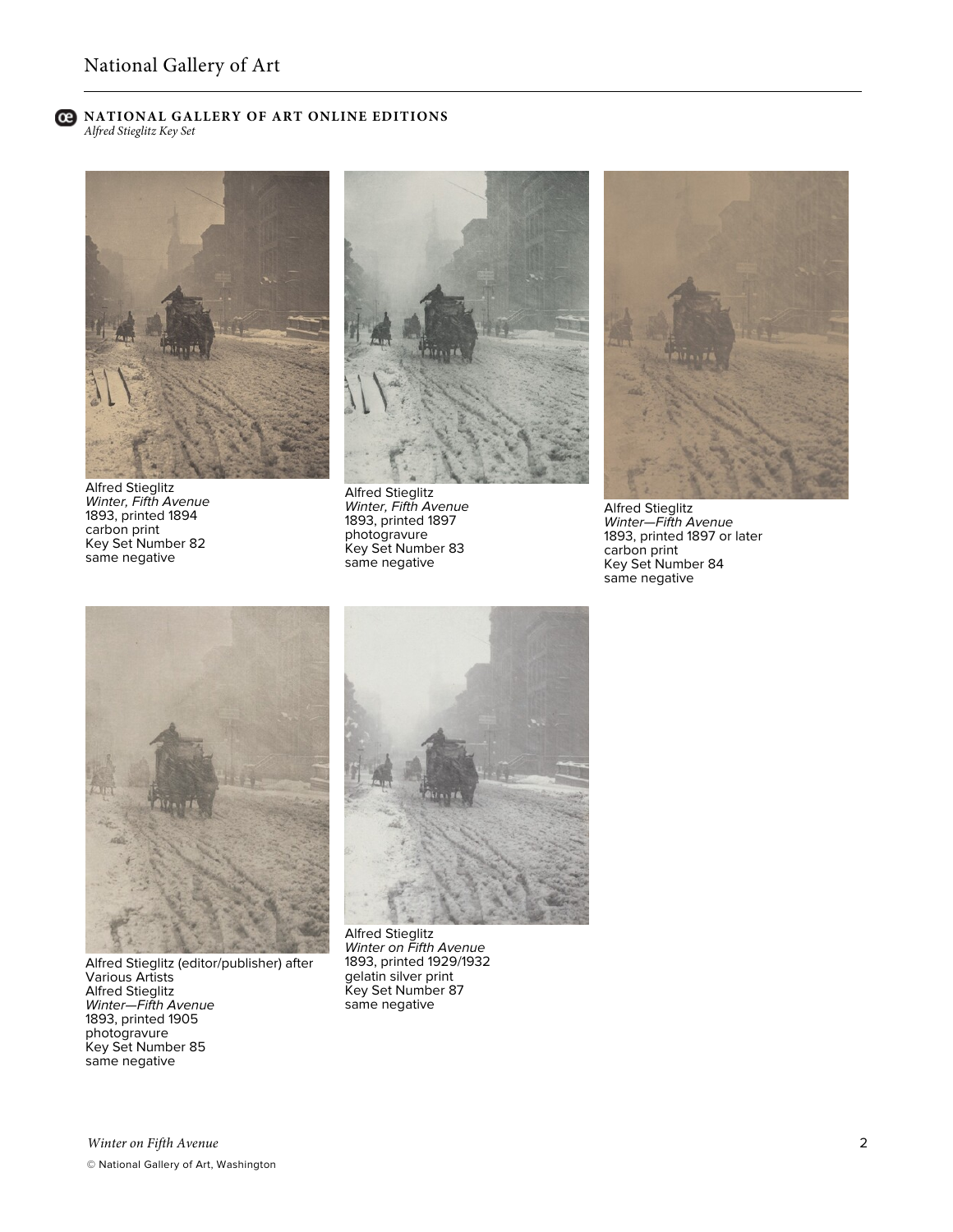#### **NATIONAL GALLERY OF ART ONLINE EDITIONS** *Alfred Stieglitz Key Set*

#### Remarks

The title for this photograph and Key Set number 87 is taken from the checklist for Stieglitz's 1934 New York exhibition.

For more information about this photograph, see Key Set numbers 82 and 84.

Other Collections

A print corresponding with this photograph can also be found in the following collection(s):

The Baltimore Museum of Art, 1988.570

Philadelphia Museum of Art, 1997-146-116

### **INSCRIPTION**

by Georgia O'Keeffe, on mount, lower left verso, in graphite: 124D

#### **PROVENANCE**

Georgia O'Keeffe; gift to NGA, 1949.

### **EXHIBITION HISTORY**

1983 Photographs by Alfred Stieglitz, National Gallery of Art, Washington, DC, February 3–May 8, 1983; Metropolitan Museum of Art, New York, June 17–August 14, 1983; The Art Institute of Chicago, October 18, 1983–January 3, 1984

1992 Stieglitz in the Darkroom, National Gallery of Art, Washington, DC, October 4, 1992–February 14, 1993

## **BIBLIOGRAPHY**